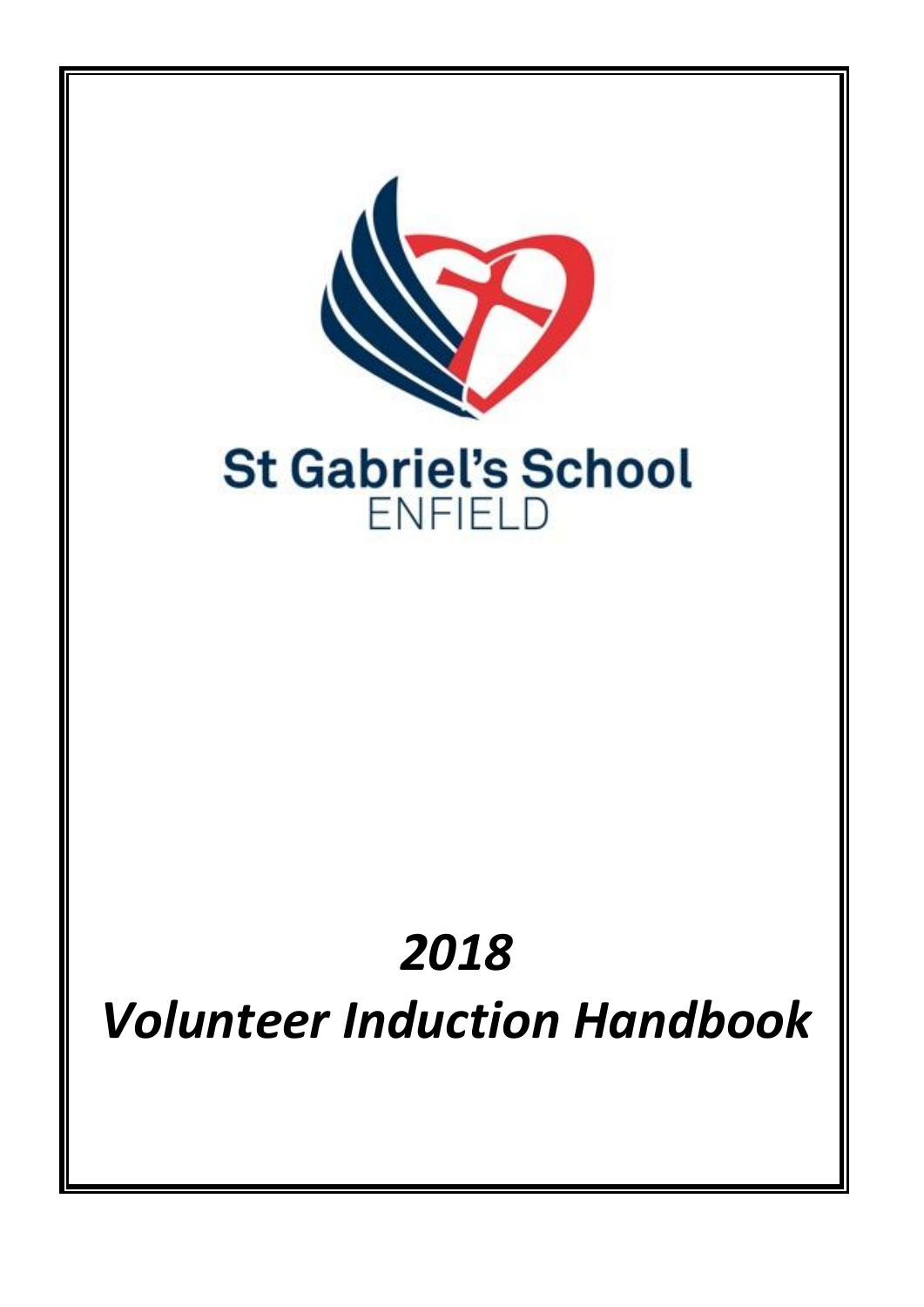# **School Vision Statement**

*We are faith-filled heart people, who value relationships, pursue excellence in learning, living the gospel message of love.*

**Thankyou for your support of our vision statement and living it out through your volunteering and involvement in our school community.**

> St Gabriel's School 17 Whittington Street, Enfield PO Box 179, Enfield Plaza, SA, 5085 p: (08) 8344 0000 fax: (08) 8344 0099 email: info@sgs.catholic.edu.au web: www.sgs.catholic.edu.au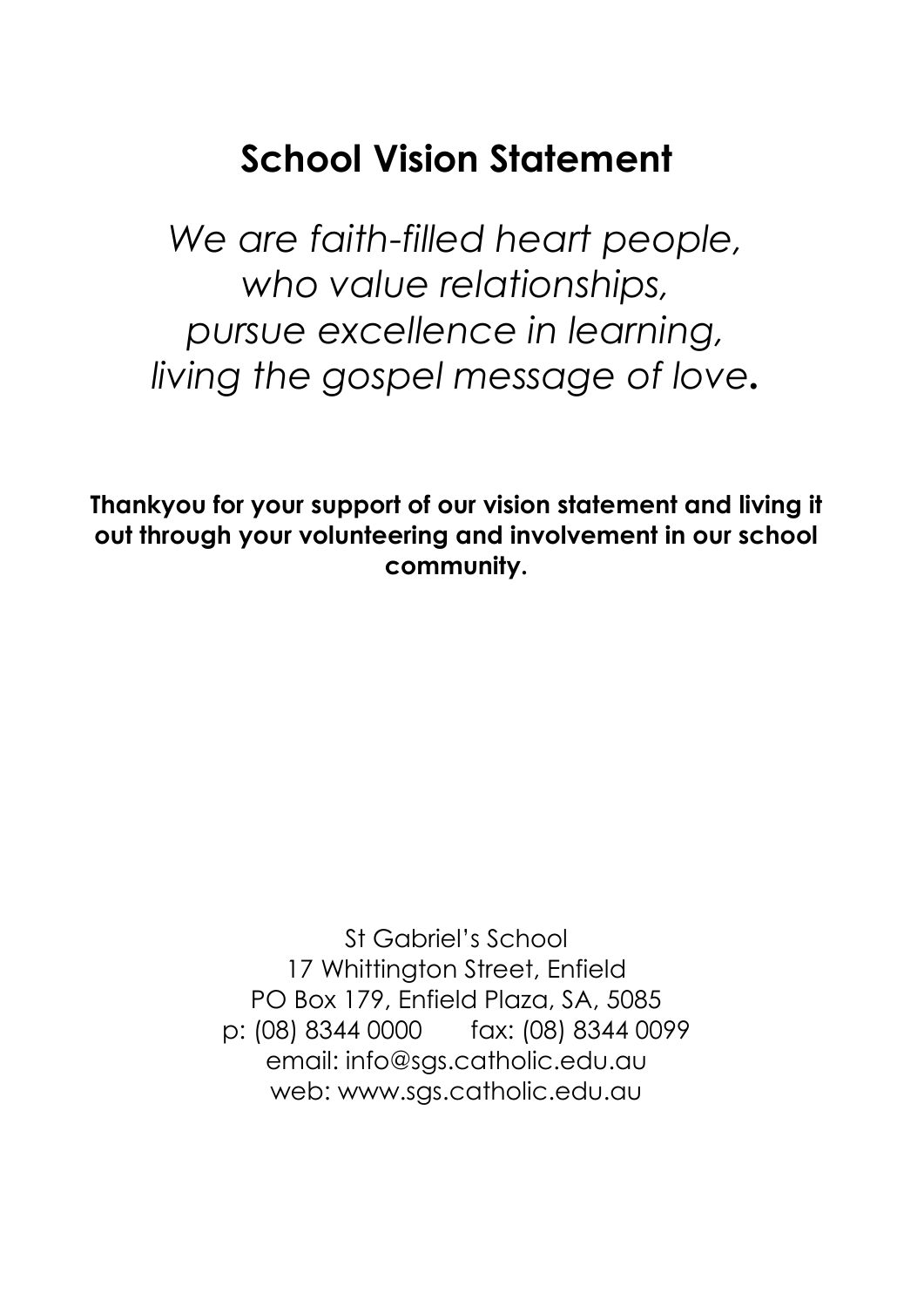St Gabriel's relies heavily upon the support of our community. Parents / Caregivers / Community members are welcome to be involved in the School Board, Community Group, Literacy Support programs, learning assistance, listening to reading, classroom support, excursions and any other opportunities that arise during the course of the year. We are grateful to you for contributing your time, energy and expertise to the school community and thereby enriching the lives of our students.

It is our duty to ensure that as a volunteer you are safe and supported in all that you do. As a volunteer we require that you ensure you under take all activities / tasks in a safe and respectful way that up holds our Catholic Ethos. This booklet will provide you with some valuable information about the practices and policies that are a requirement of volunteering at St Gabriel's.

## **Volunteer Policy**

A volunteer is any person who provides, without pay, a service to the School.

We, at St Gabriel's School, believe that volunteers can make a significant contribution to the school community by giving their time and sharing their skills and expertise. Volunteers often have a broad range of interests and abilities that complement school programs and so provide a wider range of interactions and experiences for students. The involvement can take many forms including membership of committees, support for staff and involvement in the extracurricular and faith formation programs in the school.

**Volunteer Selection** – The school accepts as volunteers members of the wider community who offer their services to the school. All volunteers are required to complete a Volunteers Details Form & Declaration, hold a current Catholic Police Clearance, undertake an Annual Induction and complete Online RAN Training. All Volunteers are subject to the screening procedures and policies of the Catholic Education South Australia.

**Rights and Responsibilities** – The volunteers' most important responsibility relates to his/her duty of care to young people. The duty of care encompasses not only appropriate relationships with the students but adherence to Child Protection and harassment policies.

A volunteer has the *right* to:

- Work in a healthy and safe environment
- Be treated with respect and receive appropriate recognition
- Be provided with sufficient information, induction, instruction and training for them to perform their tasks safely
- Be provided with adequate supervision and support

A volunteer has a *responsibility* to:

- Work safely and not affect the safety of others
- Report any safety concerns
- Adhere to all School Policies and Procedures
- Seek advice from an appropriate member of staff when unsure about any policy or action
- Refer all student concerns or behaviour issues to the supervising teacher.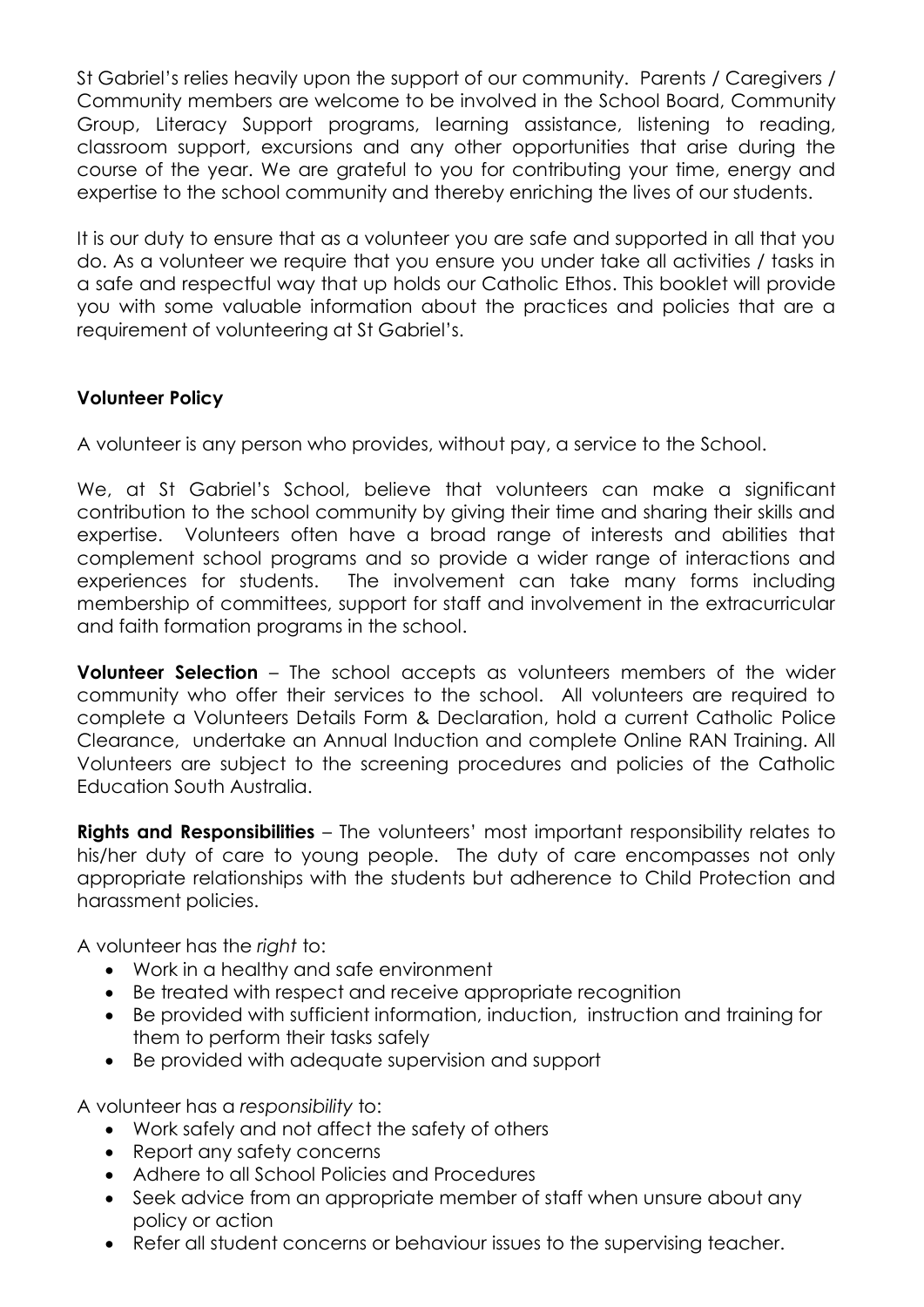#### **Areas where volunteers are encouraged to participate**

- *Supporting teachers in the classroom and activities* This support will usually be in the form of listening to students read and revising / editing work etc under the supervision of the class teacher.
- *Attending class excursions or events* Assisting in the supervision of students as directed by the teacher on arranged activities outside the school grounds.
- *Working in the Library, Involvement in Committees or other associated activities (eg Banking & Book Club)*
- *Coaching students in school sporting programs, carnivals and events* To supervise, train and support the students in an encouraging way, with guidance from the school's Sports Co-ordinator.

## **Working with Children**

- All work will be prepared by the class teacher or specialist teacher.
- All work, observations and conversations about and with students are highly confidential.
- All communication with parents about any child's progress is the responsibility of the teacher.
- Please check with the teacher before you bring anything to school for students
- The expectation is that both child and adult show respect towards one another and honour the dignity of each individual.
- You must not work alone with a child unless in full public view.
- There should be no physical contact with children.

# **Student Personal Responsibility**

We all have the right to feel safe, happy and respected. Therefore we all have a responsibility to …

- Model high standards of speech and behaviour to students.
- Expect the same high standards from students and support them in this learning.
- Remember that the responsibility for dealing with inappropriate behaviour rests with the Class Teacher – always communicate concerns and issues

## **How Children Learn**

- Children respond best to positive comments and attitudes.
- They learn best when they
	- feel safe, valued and encouraged & know what is expected of them
	- see learning as fun, purposeful and have a positive relationship with the people they are working with

# **Acceptable Use of ICT**

- All students, staff and volunteers are required to use IT facilities in an acceptable and appropriate way.
- Use of IT including emails generated belongs to the school and must be appropriate for a Catholic School.
- If someone accesses inappropriate or offensive material, please inform the teacher, or School Leadership immediately.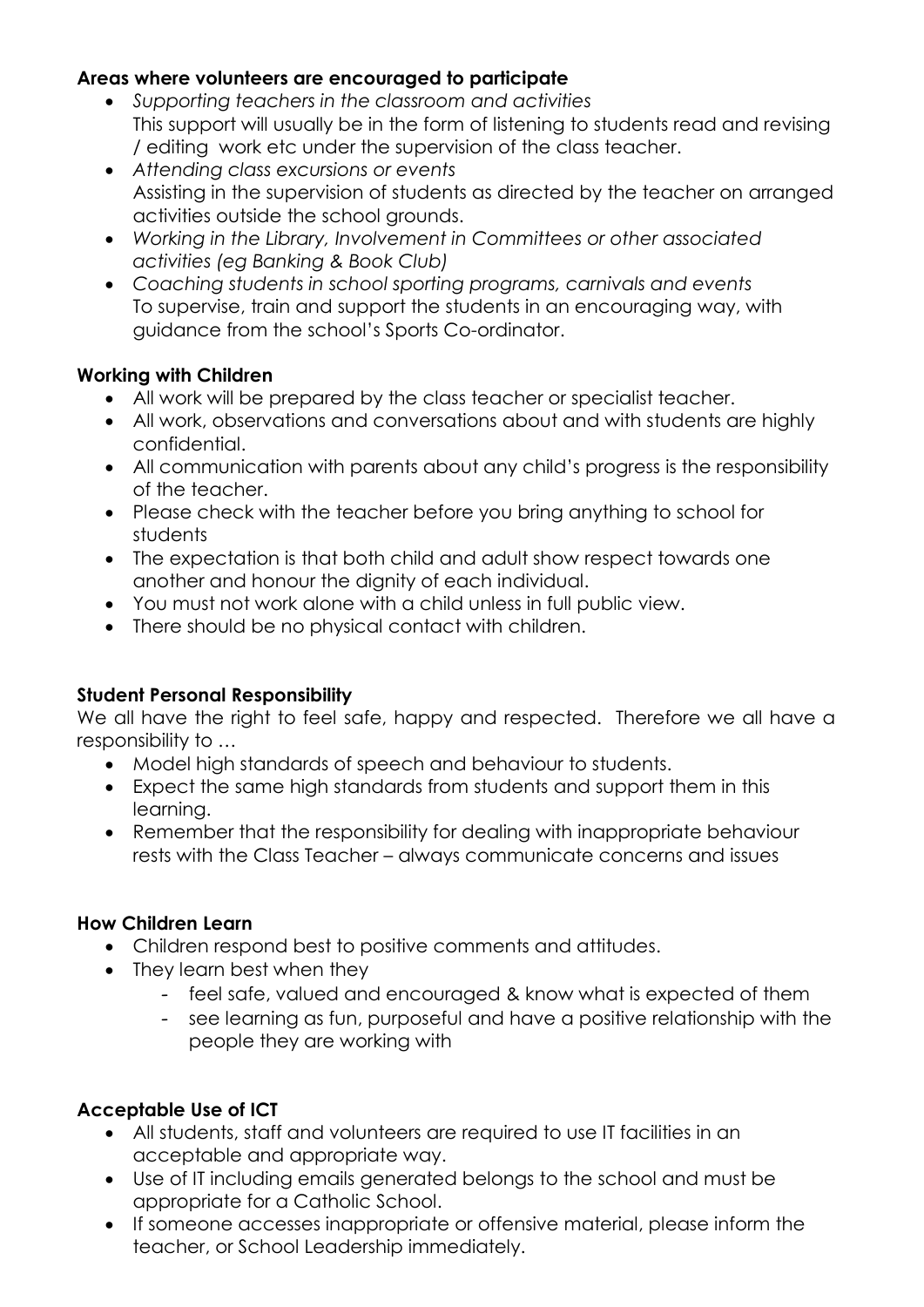# **CHILD PROTECTION & MANDATORY NOTIFICATION**

"It is essential that children and young people are respected and valued through trusting and secure relationships. In this way, a foundation of emotional, physical and spiritual wellbeing and security is achieved for children and young people. This is our community responsibility and the responsibility of the Church." *(Adelaide Archdiocese Care, Wellbeing and Protection of Children and Young People)*

- The Catholic Church is committed to the care, wellbeing and protection of children and young people.
- It recognises the dignity of each individual and shares responsibility, with their families and the broader community, for their care, wellbeing and protection.
- The Church's message is that child protection is the responsibility of every adult
- Catholic Church communities witness Gospel values by respecting the dignity of every person, particularly in the context of the care and wellbeing of children and young people.
- Church communities and agencies are required to comply with any Commonwealth initiatives and State legislative requirements, in particular the Children's Protection Act 1993 (SA), proclaimed in 2006, which prescribes all who work with children, including employees and volunteers of educational, sport and recreational agencies as **MANDATED NOTIFIERS** of child abuse and neglect.

It is the responsibility of all who work in schools

- To treat children with dignity and respect. To provide a duty of care and protect children in their care.
- To notify Child Abuse if you reasonably suspect, in good faith, that a child is being abused, has been abused or is at risk of abuse or neglect.
- To provide a safe environment for children.
- To participate in training and development opportunities.
- To reinforce children's personal safety skills.

## *What is child abuse?*

Any maltreatment that damages a child's physical, mental, emotional or psychological health, or that places the child's physical, mental, emotional or psychological health at risk.

There are four categories of child abuse:

- 1. *Physical abuse* is any non accidental physical injury inflicted on a child, eg punching, beating, shaking, biting, burning or otherwise harming a child.
- 2. *Sexual abuse* is any sexual behaviour imposed on a child under the age of eighteen years. This is about abuse of power and trust.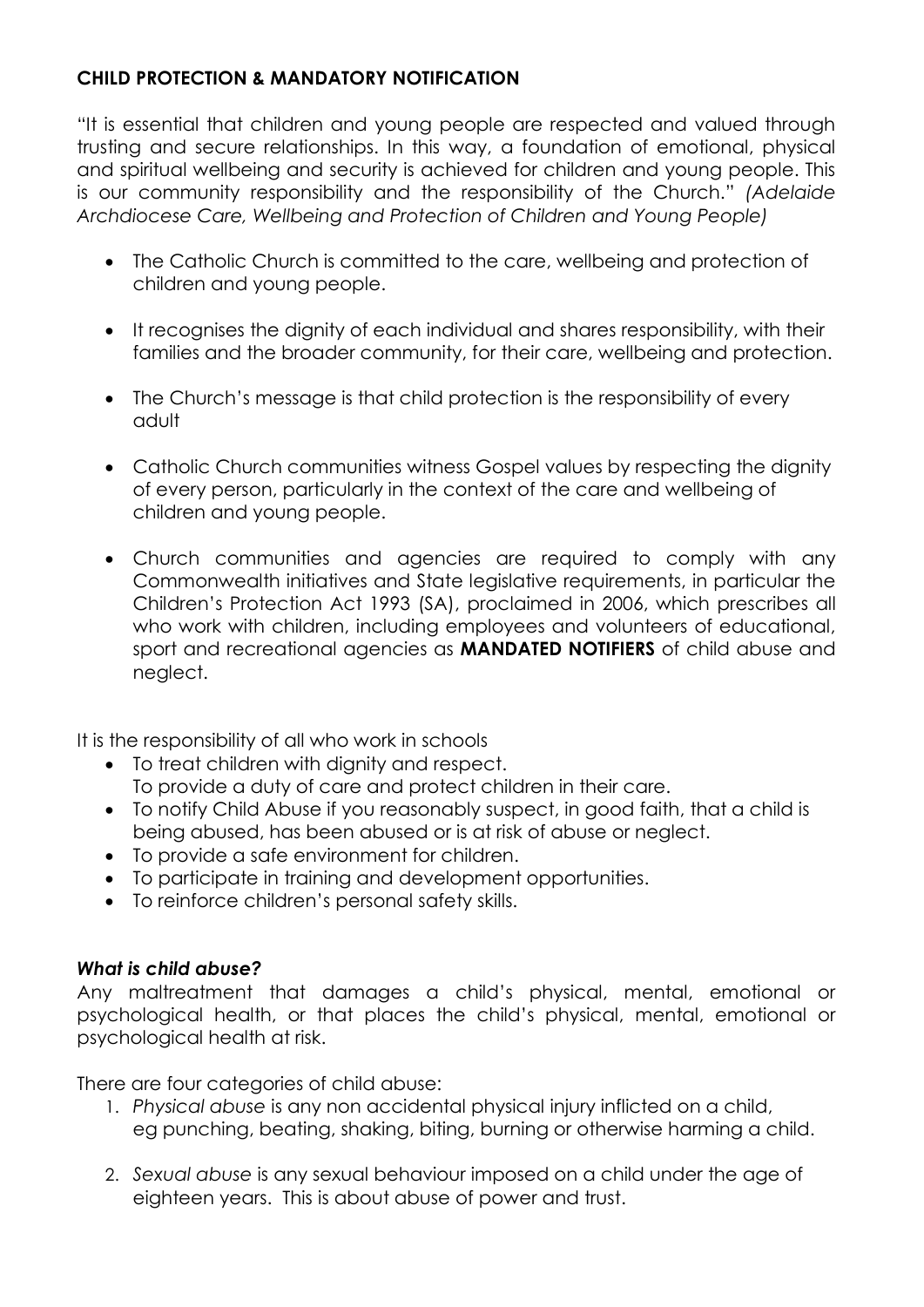- 3. *Emotional abuse* is a constant attitude or behaviour towards a child which is detrimental to or impairs the child's emotional and physical development – chronic behaviour which undermines self esteem and social competence.
- 4. *Neglect* is failure to provide for a child's basic needs, eg food, shelter, adequate and appropriate clothing, medical attention, supervision etc. A child who is neglected may be consistently dirty and unwashed, without appropriate supervision for extended periods of time, constantly tired, hungry, listless and with medical conditions related to poor hygiene.

#### *What is the Law?*

Under the Children's Protection Act the following people are obliged by law to notify Family and Youth Services if they suspect, on reasonable grounds, that a child has been or is being abused or neglected – medical practitioners, nurses, dentists, pharmacists, psychologists, police, probation officers, social workers, teachers, family day care workers, **any employee or volunteer in** work which involves, health, welfare, **education**, childcare residential services to children, holds a management or supervisory position in an organisation which provides services to children.

#### **A person who makes a report in good faith is protected from civil or criminal liability.**

New defence provisions for mandated notifiers commenced on 28 April 2014. The defence provisions apply when a mandated notifier has failed to notify a reasonable suspicion of neglect or abuse of a child because: The mandated notifier only became aware of such circumstances as a result of information imparted to them by a police officer acting in the course of their official duties; **or** the mandated notifier only became aware of the child's situation from another mandated notifier who has already made a report with regard to the situation. The defence provisions highlight the importance of consultation and record keeping when meeting your mandatory reporting responsibilities so that, in the event of a charge being made, those provisions can be applied in your defence.

#### *Why report Child Abuse?*

Children have limited power to protect themselves from abuse and will only be protected from abuse and neglect if responsible adults take action on their behalf. Schools provide educational programs to encourage children to protect themselves from abuse (often called Protective Behaviours). Child abuse can happen to any child in any family. It hurts and can have lasting, damaging effects. Reporting child abuse is the first step in stopping the abuse and protecting children from further harm. Reporting suspected abuse gives Families SA Services the chance to help families in situations where a child may be at risk.

*It is the responsibility of each person involved in the Catholic Church community to contribute to the creation of safe and enriching environments for children and young people. (Policy for the Care, Wellbeing and Protection of Children and Young People)*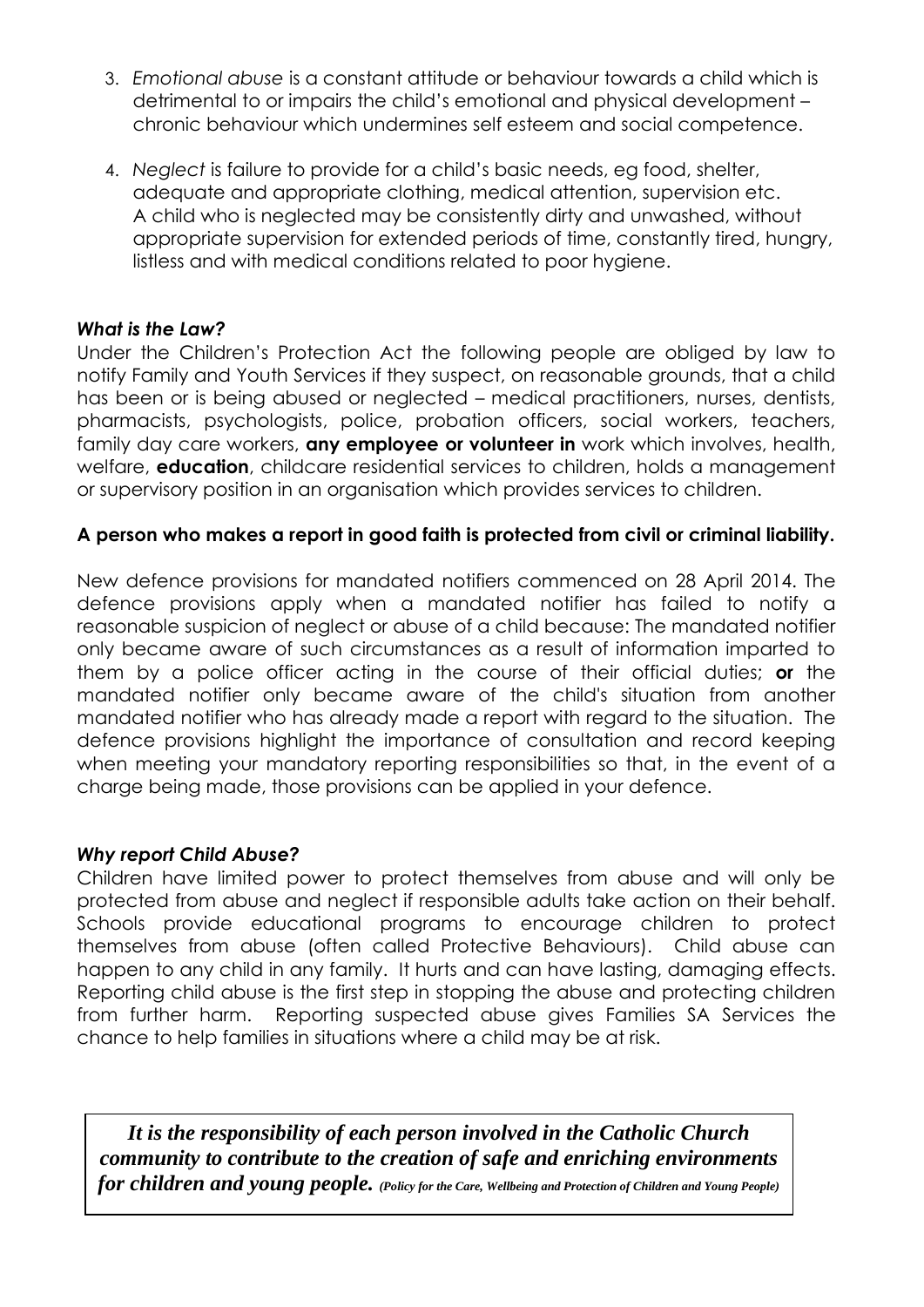## *When to notify*

All reasonable suspicions of abuse or neglect should be reported without delay. Mandatory reporters need to be aware that:

*• It is your personal responsibility to report suspected child abuse and neglect – it is not the responsibility of your supervisor, principal or employer;*

*• You do not have to prove that abuse has occurred;*

*• You must accompany your notification with a statement of the observations, information and opinions on which the suspicions are based;*

*• You are immune from civil liability for reporting your suspicions in good faith.*

#### *How to notify*

- 1. Always seek guidance and work in partnership with the nominated staff. You are encouraged to discuss your concerns with the School Leadership or staff member to obtain information that will be required during the reporting process.
- 2. Report online at [http://www.reportchildabuse.families.sa.gov.au](http://www.reportchildabuse.families.sa.gov.au/) OR

Child Abuse Report Line 13 14 78 - *This is a 24 hour line and can be accessed anywhere in the state for the cost of a local call.*

- 3. *Complete a Mandated Notification Record Sheet (Available from School Leadership)*
- 4. Your call will be kept confidential and your identity will not be disclosed to the family of the abused child

## *How to help the child*

- 1. Listen carefully
- 2. Tell the child that you believe them
- 3. Tell them that it is not their fault
- 4. Tell the child that you are pleased that they told you
- 5. Be sensitive …

## *do not*

- 1. Make promises that you cannot keep
- 2. Push the child for details
- 3. Indiscriminately discuss the disclosure with others

#### *How we help you*

- If you wish to, talk to the teacher and/or the Leadership Team for support.
- Know that we respect your decision to notify and support you in this decision in every way that we can.

**All Volunteers must complete 'Responding to Abuse and Neglect: Education and Care' (RAN-EC) Online Induction for volunteers" <https://www.plink.sa.edu.au/pages/signup.jsf>**

*We have a sacred, as well as a legal duty to protect the health, safety and welfare of all children while they are at school and engaged in school activities. (Catholic Church Child Protection Policy)*

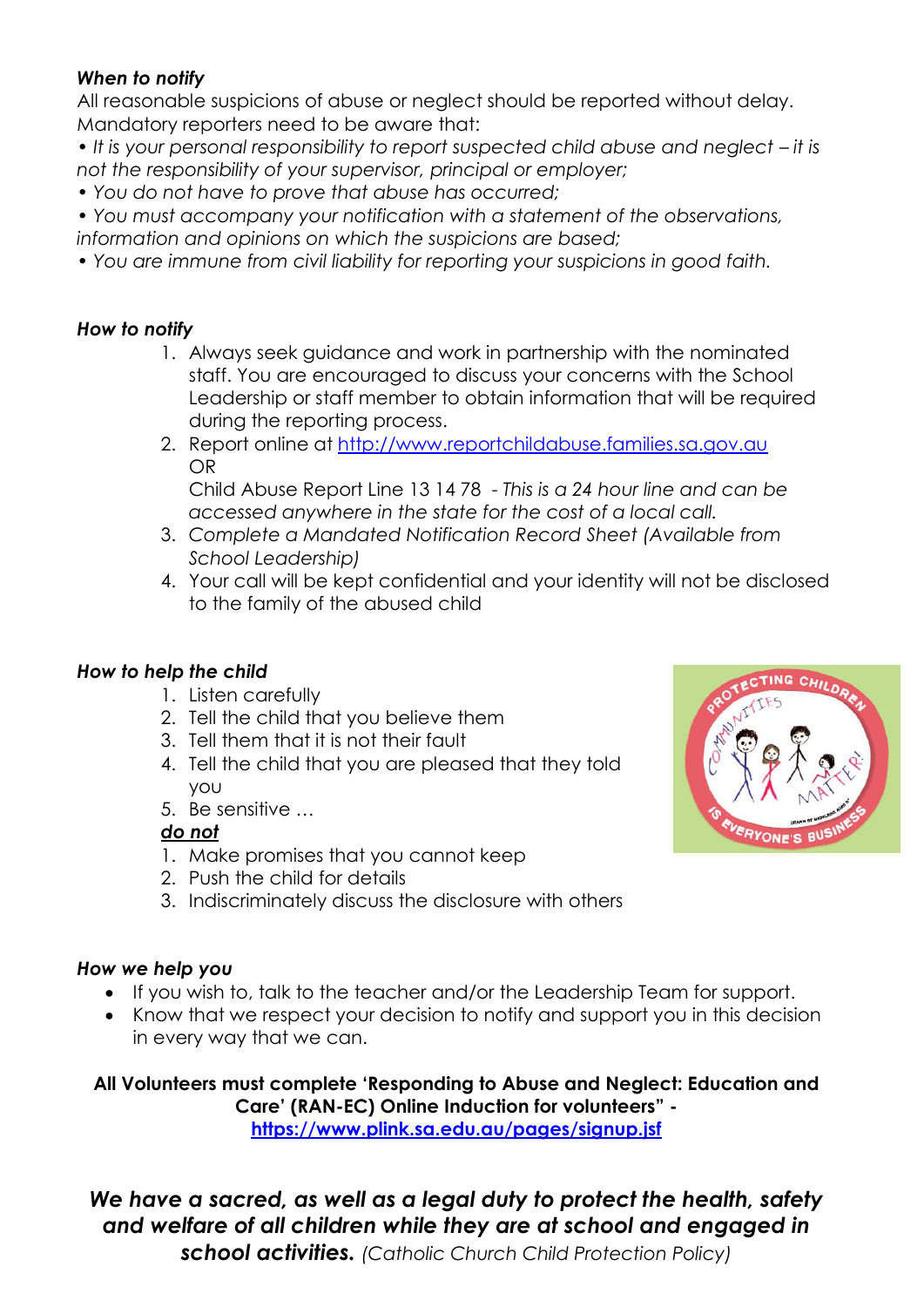# **CODE OF CONDUCT**

# **From The** *Procedures to assist the Catholic Church community and Church personnel to implement the Policy for the Care, Wellbeing and Protection of Children and Young People*

The Catholic Church in South Australia recognises the dignity of all children and young people before God and the significant role that the Catholic Church community plays in promoting environments that nurture and protect the wellbeing of children, young people and their families.

We support the rights of children and young people and will act to make sure a safe and caring environment is maintained at all times. We also support the rights and wellbeing of employees and volunteers.



We encourage the active participation of employees and volunteers in creating and maintaining a respectful and secure environment for all members of the Catholic Church community.

## **Your responsibilities are to:**

- Love the children and young people who have been given into your care by God, and care for them in every way you can
- Fulfil to the best of your ability specific roles and tasks given to you, and maintain clear boundaries about appropriate behaviour with children and young people
- Build appropriate relationships with children, young people and their families in a transparent manner so you are a positive role model and representative of the Catholic Church in South Australia
- Treat everyone with respect and conduct yourself at all times in a way that is a positive example to the children and young people with whom you interact so that your attitude and language sustains dignity and self worth
- Protect the safety and wellbeing of children and young people with whom you come into contact through your role
- Report suspected child abuse or neglect to the Child Abuse Report Line
- Raise any concerns, issues and problems about child protection with your supervisor or the Child Protection Office as soon as possible
- Refrain from any form of verbal, emotional, sexual, or physical abuse
- Refrain from making sexually suggestive comments to children/young people or in their presence, even as a joke.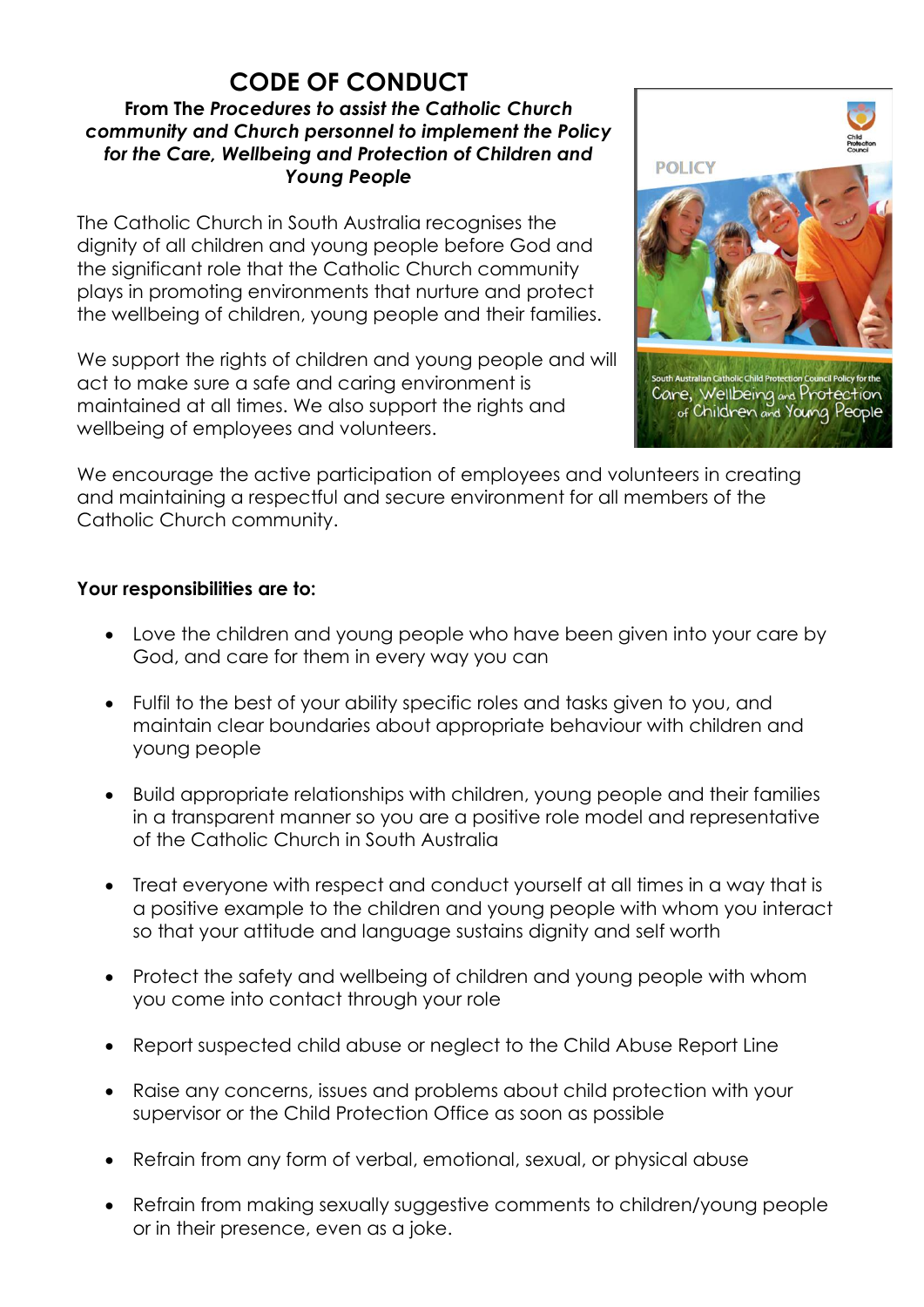#### **WORK HEALTH & SAFETY**

The Catholic Church holds an Self Insured Employer Licence with WorkCover Corporation of South Australia. Being self-insured under this scheme provides financial and personal benefits for Catholic Church. Catholic Safety Health & Welfare South Australia (CSHW SA) is responsible for the implementation and maintenance of the Safety Management System for the Catholic Church in South Australia. More information can be located at - <http://cshwsa.org.au/>

St Gabriel's School seeks to ensure that employees, volunteers, visitors and other persons working on site are safe from injury and risks to their health and wellbeing while involved in school activities. The school is committed to meeting the standards required by the Work, Health and Safety Act (2012) and to meet these objectives, the active co-operation of all persons involved is required by the school in establishing and maintaining the highest possible safety standards.

A Volunteer is deemed to be a *Worker* under the South Australian Work Health and Safety (WHS) Act 2012. As a *Worker,* while on site / at work you must –

- take reasonable care for your own health and safety
- take reasonable care that your actions or omissions do not adversely affect the health and safety of other persons
- comply, in so far as you are reasonably able to, with any reasonable instruction given by the employer
- cooperate with any reasonable policy or procedure of the employer that is related to health and safety at the workplace that has been notified to workers

Our Work Health and Safety Injury Management Policy states that the safety and wellbeing of all is of critical importance to us here at St Gabriel's

#### **Procedure for reporting hazards, incidents and safety issues**

We are bound by legal duty to ensure the health, safety and welfare of all people who work in or visit our school, and we provide training for people to carry out their duties in a manner which protects the safety of themselves and of others. Should you see a hazard, or you are involved in an injury, incident or near miss, please report the matter immediately to the Principal or school staff member.

There are a number of policies in place to ensure safe work practices.

- 1.**HEALTH & WELLEBING / SAFE WORK SITE** This is everybody's responsibility. You should only be asked to do work which you can perform safely. If you feel that you cannot do a job safely or have any safety issues, please discuss these with teacher, staff or School Leadership.
	- **If you see anything on site that you believe is unsafe or could cause injury, please report it immediately to a member of staff.**
	- **All volunteers must wear a badge and sign in and out at the front desk.**
	- **All visitors to the school are requested to use the toilets located in the Front Office, Staffroom or Sacred Heart Centre. We request that adults do not use the student toilets.**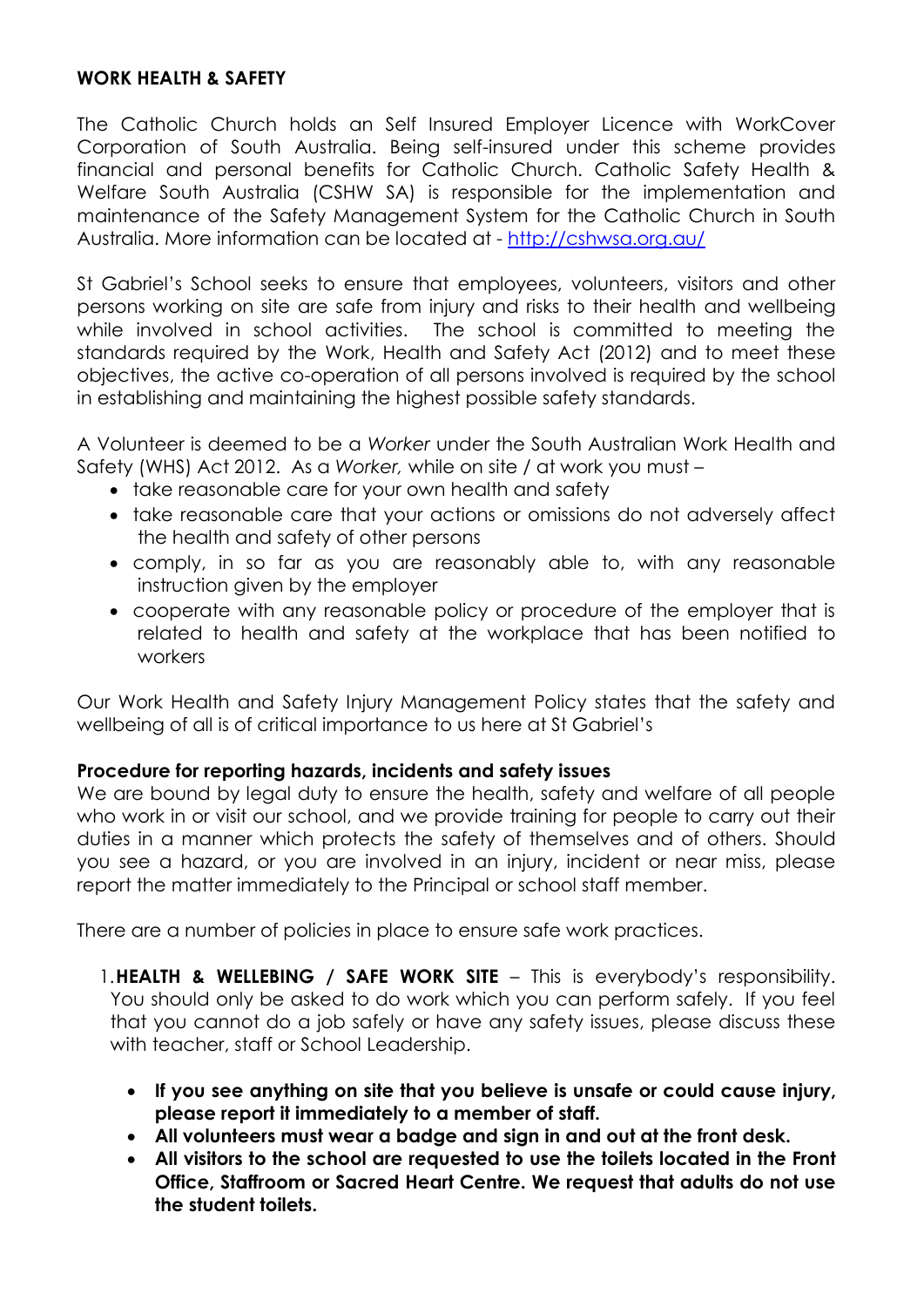- 2.**INCIDENT REPORTING** While we hope you are never injured while volunteering, if you do sustain any injuries, please advise staff immediately so we can follow up with First Aid and any required investigations.
- 3.**FIRST AID** First aid kits are located in each classroom and specialist areas. All persons requiring first aid should report to the Front Office. If you injure yourself while volunteering please ensure you advise on of the Staff.
- 4.**EVACUATION & LOCK IN** Follow school procedures. Make yourself familiar with the Emergency Evacuation Plan for the area in which you are working.
- **Evacuation -** proceed via the safest route to the oval (unless otherwise advised). Keep doors unlocked and leave all items. In the case of a fire, do not re-enter the building until instructed to do so by the Fire Warden. If you are in charge of an activity, you must organize the evacuation of people you are responsible for from the building, and check that all persons are accounted for. Students will join their class and rolls will be taken. Visitors will be accounted for as per the visitors book – *this is why it is critical all visitors sign in.*
- **Lock ins** are indicated by a whooping siren and are always if possible followed by an announcement over the PA and phone system. In a lock in you are asked to remain where you are with doors locked and out of site. The procedure in a lock in is that you stay close to a phone. Staff will contact you via the phone to ensure you are OK and all students are accounted for. **HOWEVER if you are in need of urgent attention or require assistance immediately phone the Front Office Ext 101.**
- 5.**HAZARDOUS SUBSTANCES** You must only use chemicals supplied by the school as these have been assessed for risk prior to use. Make yourself aware of the location of the Material Safety Data Sheets prior to use. Please liaise with staff if you are going to bring any cleaning materials, paints, felt tipped pens, white out or other substances onto this site.
- 6.**NO VOLUNTEER IS TO WORK ALONE ON THE SCHOOL SITE** we have a "Working Alone" Policy that requires no volunteers to work on the school site without staff present.
- 7.**WORKING ALONE WITH STUDENTS** You must not work alone with a child unless in full public view. Normally a staff member will provide a space that is in public view and open for you to work with a student or a group.. People, who work with children, need to be mindful of protecting their own, and students, personal and private lives.

*Protective Practices - for staff in their interactions with children and young people Guidelines for staff working or volunteering in education and care settings – is a document that outlines our Duty of Care and the Professional Boundaries we should establish and maintain when working with students (including physical contact and electronic / social media contact)* Copies are available at the Front Office or online http://www.cesa.catholic.edu.au/ files/f/18944/2017-0921-Protective practices final WEB2.pdf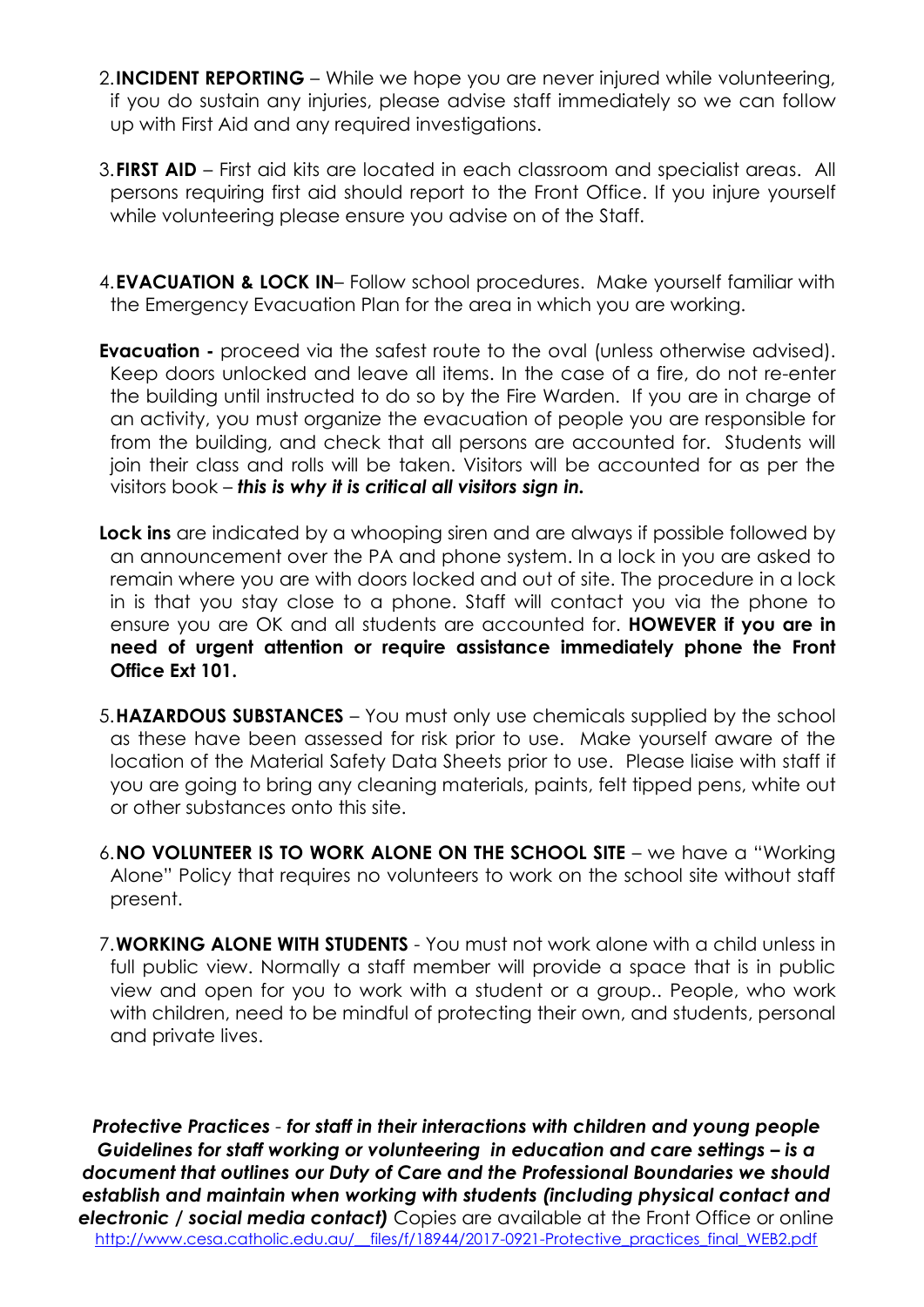- 8.**SMOKING** St Gabriel's School is a smoke free area.
- 9.**FIT FOR VOLUNTEERING (DRUGS & ALCOHOL**)- Whilst volunteering you must not be consuming drugs or alcohol or in such a state to endanger yourself or that of others. If you are unwell or sick we ask you please take care and look after yourself and not take up volunteering commitments until you are well.
- 10. **PLANT AND EQUIPMENT** All equipment must be checked before being used at the school, especially electrical items such as kettles, frypans, hairdryers etc.
- 11. **SUN SMART** St Gabriel's School is a Sun Smart School. Hats and sunscreen must be worn in the yard and on excursions. Our policy states, *"From the beginning of September to the end of April and at any other time the UV reaches 3 and above. During the months of May–August sun protection is not needed on the days when the UV level is below 3."*
- 12. **MANUAL HANDLING** The school will provides steps, ladders etc and training for manual handling of objects. We ask that you assess the risk and minimise the risks associated with lifting and moving items.
- 13. **SLIPS, TRIPS, FALLS** Please take extreme care when moving around the school– we have a variety of levels and areas that can cause trips and slips. Please take care when carrying items around and generally moving around the sites.
- 14. **REHABILITATION** If you are injured while you are involved in school activities we will provide support and rehabilitation as required. There are procedures in place for this to occur. Helen Voiklis is our Return to Work Officer and she will support you through any rehabilitation process or required documentation.
- 15. **STRESS MANAGEMENT** Always seek support in your work and seek advice if any activity causes you undue stress or you feel uncomfortable completing it.
- 16. **BULLYING & HARRASSMENT** St Gabriel's School is a Bullying free site. All our interactions and activities are to uphold the dignity of each person. The school's Harassment Officers are Dina Staffiero and Michael Macnamara and they are available together with all staff to support you.
- 17. **VOICE MANAGEMENT** Working with children can be stressful on your voice. Rest, care & hydration are the keys. Remember to speak in a normal voice as much as possible and drink plenty of fluids.
- 18. **USE OF PRIVATE VEHICLES** At time private vehicles can be used for activities and events. We require that legal restraints be used for all children passengers. New regulations require booster style seating for some school aged children. Drivers will be required to complete a specific document identifying that their car is registered, has correct passenger restraints and that drivers will undertake driving in a legal and safe manner while carrying children.